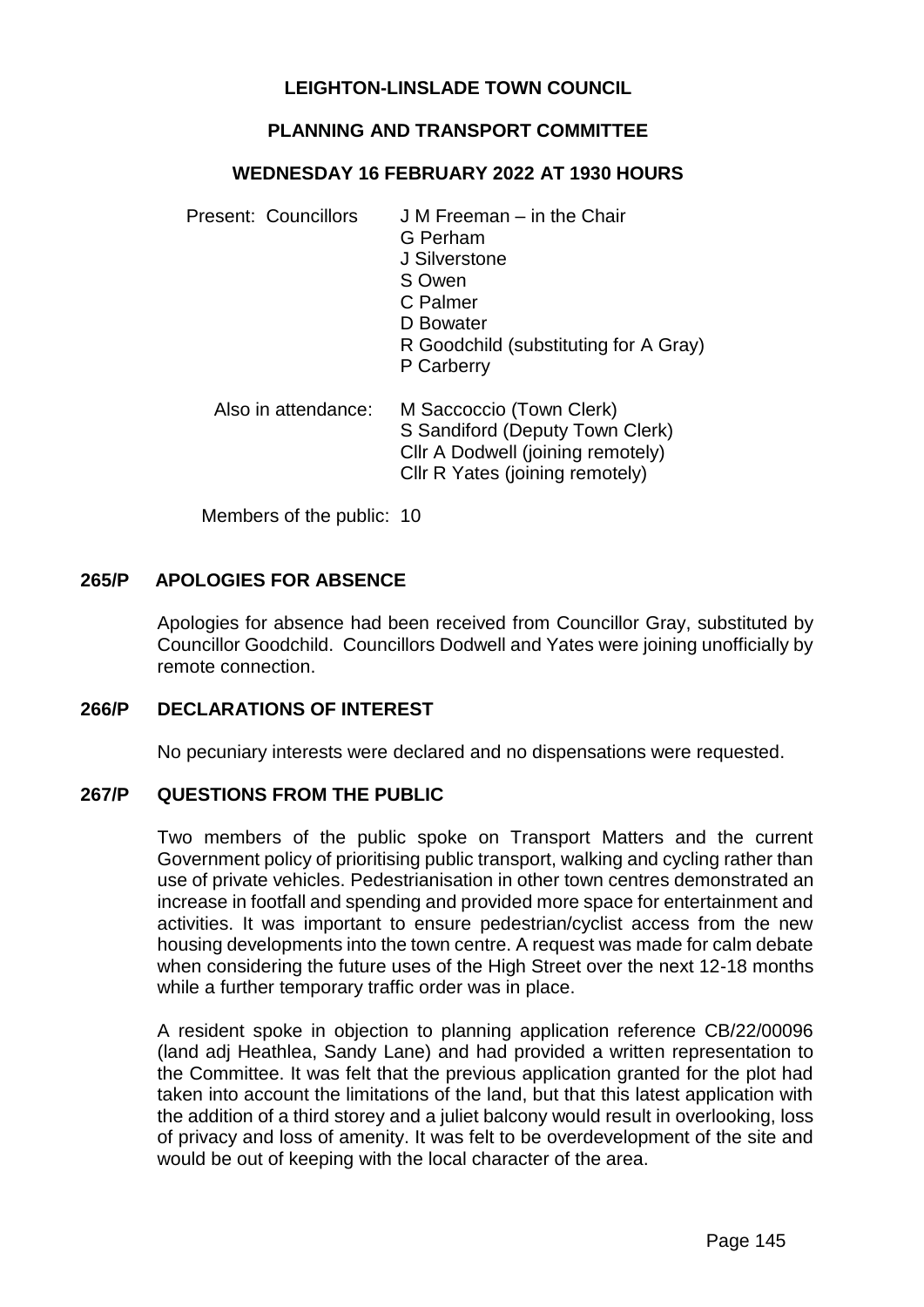$\frac{1}{2}$  , and the contribution of the contribution of the contribution of the contribution of the contribution of the contribution of the contribution of the contribution of the contribution of the contribution of the c A resident spoke in objection to planning application reference CB/22/00099 (54 Springfield Road, Linslade). The proposed extension would be right up to the adjoining property's boundary and due to the height difference in properties, would result in a significant loss of light as well as loss of privacy.

Members of the public were thanked for attending the meeting.

### **268/P MINUTES OF PREVIOUS MEETING**

The Committee received the minutes of the Planning and Transport Committee meeting held on 8 December 2021.

**RESOLVED that the minutes of the Planning and Transport Committee meeting held 8 December 2021 be approved as a correct record and were signed accordingly.**

#### **269/P PLANNING APPLICATIONS**

The Committee reviewed applications received up until Friday 11 February 2022.

The Committee discussed application reference CB/22/00096 (land adjacent to Heathlea, Sandy Lane). Whilst the principle of infill development had been set by approval of a previous application, the Committee expressed sympathy with the points raised by neighbouring residents and unanimously agreed to recommend objection.

**RESOLVED to recommend to Central Bedfordshire Council objection to planning application reference CB/22/00096 (land adjacent to Heathlea, Sandy Lane) on the following grounds:**

- **Overdevelopment of the site**
- **Loss of privacy to adjacent dwellings**
- **Risk to protected Sycamore tree**
- **Potential for car parking issues with increased number of bedrooms**
- **That the proposal would be out of keeping with the character of the street scene**

The Committee discussed application reference CB/22/00099 (54 Springfield Road, Linslade) and noted the lack of detail on the submitted plans as well as the lack of consultation or survey of the neighbouring property. The loss of light in habitable rooms was felt to be significantly detrimental for neighbours.

**RESOLVED to recommend to Central Bedfordshire Council objection to planning application reference CB/22/00099 (54 Springfield Road, Linslade) on the following grounds:**

- **Significant loss of light in habitable rooms for the neighbouring property**
- **Failure to meet car parking standards**

The Committee discussed application reference CB/22/00066 (7A Old Road, Linslade). Whilst the small size of the site meant this was probably a suitable use, concerns were raised regarding vehicular access, lack of car parking, noise and commercial waste collection. The Committee also queried the proposed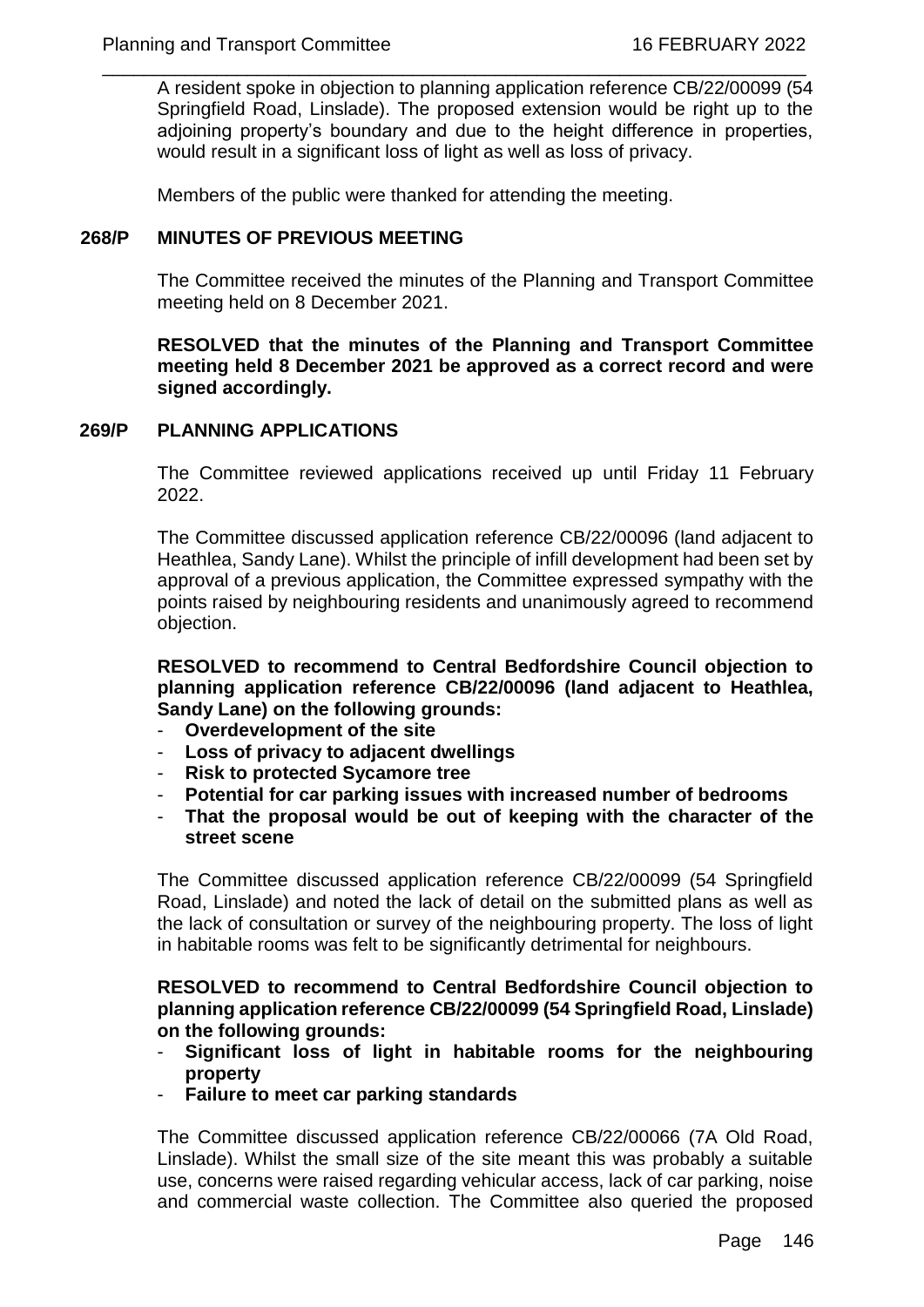installation of a dumb waiter given that all cooking was to be done on the ground floor.

 $\frac{1}{2}$  , and the contribution of the contribution of the contribution of the contribution of the contribution of the contribution of the contribution of the contribution of the contribution of the contribution of the c

**RESOLVED to recommend to Central Bedfordshire Council that objection be made to application reference CB/22/00066 (7A Old Road, Linslade) on the following grounds:**

- **Difficulty of vehicular access and lack of car parking**
- **Need to ensure adequate arrangements for collection of commercial waste**
- **Need for noise assessment and odour assessment and appropriate mitigation**

**RESOLVED to recommend to Central Bedfordshire Council that no objection be made to application reference CB/22/00350 (24 Billington Road), subject to there being no concerns raised by Highways about access and subject to a condition limiting use as only ancillary to the main dwelling.** 

**RESOLVED to recommend to Central Bedfordshire Council that objection be made to planning application reference CB/22/00281 (17 Wing Road) on the following grounds:**

- **That as per the previous application, the proposed development would not meet car parking standards and would result in increased traffic movements in an already congested area and in close proximity to a pedestrian crossing.** 

**RESOLVED to recommend to Central Bedfordshire Council that no objection be made to the following applications:**

- **1. CB/22/00086 5 ALBANY ROAD**
- **2. CB/22/00271 13 TAYLORS RIDE 3. CB/22/00111 125 MARLEY FIELDS 27 ASHBURNHAM CRESCENT, LINSLADE 5. CB/22/00173 LAND EAST AND CORNER OF STOKE ROAD AND OLD LINSLADE ROAD**

**RESOLVED to note the following applications for works to trees:** 

| 1. | CB/TCA/22/00019        | 2 VICARAGE GARDENS, LINSLADE       |
|----|------------------------|------------------------------------|
| 2. | <b>CB/TRE/22/00035</b> | <b>49 STOKE ROAD, LINSLADE</b>     |
| 3. | CB/TCA/22/00034        | <b>49 GROVE ROAD</b>               |
| 4. | CB/TRE/22/00051        | HILLVIEW BUNKERS LANE, LINSLADE    |
| 5. | <b>CB/TCA/22/00040</b> | <b>LEIGHTON MIDDLE SCHOOL</b>      |
| 6. | CB/TRE/21/00391        | <b>90 CAMBERTON ROAD, LINSLADE</b> |
| 7. | CB/TRE/22/00029        | <b>97 COTEFIELD DRIVE</b>          |
| 8. | <b>CB/TRE/22/00057</b> | <b>2 TAYLORS RIDE</b>              |
|    |                        |                                    |

### **270/P TRANSPORT MATTERS**

The Committee received a discussion paper from Councillor S Owen following the decisions about the town centre made by the Central Bedfordshire Council Traffic Management Meeting on 1 February 2022.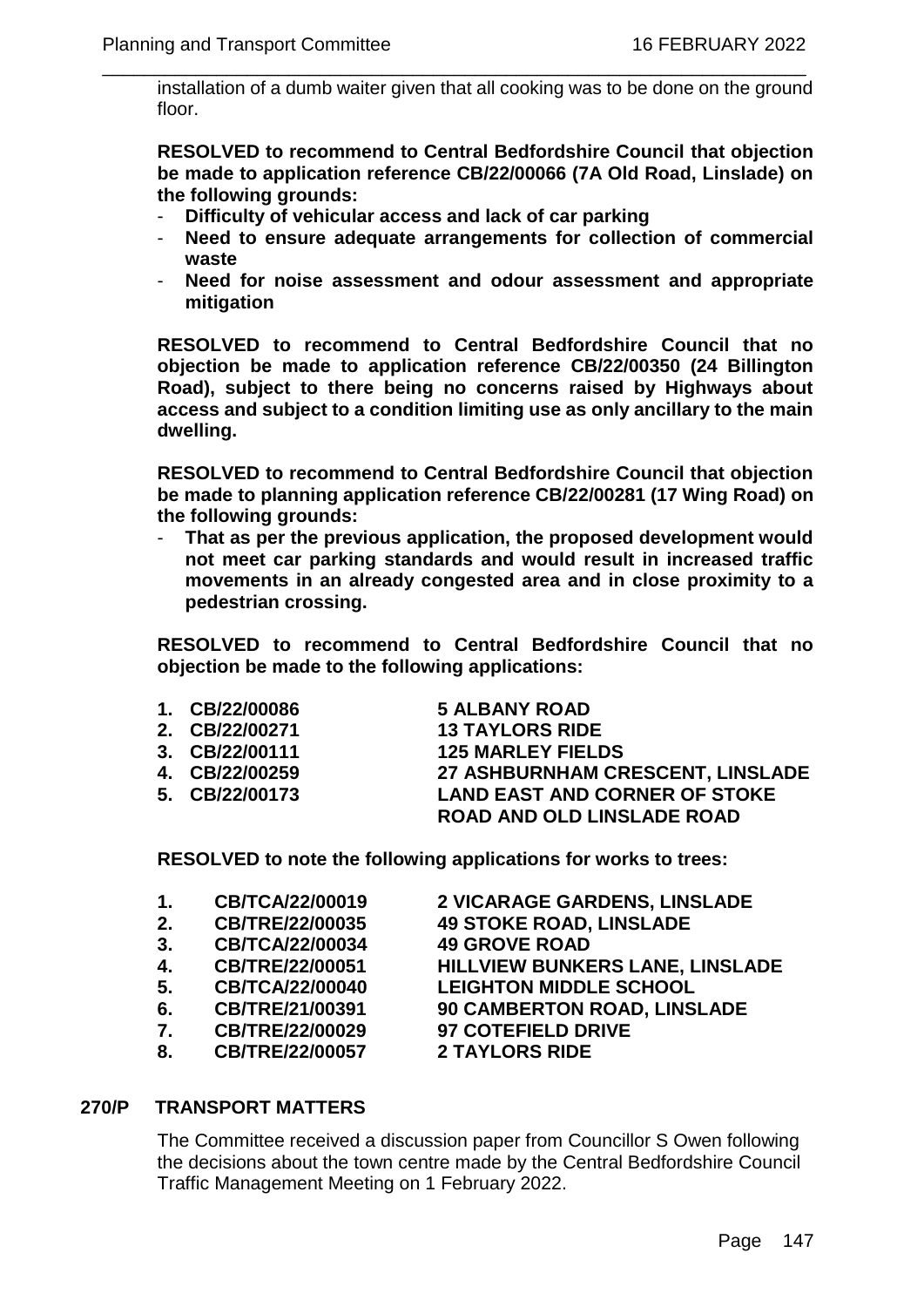The Committee was in agreement that a mechanism was needed to ensure proper communications between Central Bedfordshire Council and key stakeholders during the period of the next temporary traffic order, while options for the longer term use of the High Street were being discussed. It was noted that there were wider "place shaping" implications as the issue was not limited to traffic/transport matters but to the future of retail and the town centre and the potential development of the south side of the High Street. An update on the place shaping agenda was expected to be presented at the next Partnership Committee meeting on 21 April.

 $\frac{1}{2}$  , and the contribution of the contribution of the contribution of the contribution of the contribution of the contribution of the contribution of the contribution of the contribution of the contribution of the c

# **RESOLVED to:**

- **(i) Welcome the discussion paper and thank Cllr Owen for his work on this.**
- **(ii) Authorise the Town Clerk to write to Central Bedfordshire Council to:**
	- **1. Stress the Town Council's strong wish to work collaboratively with the local authority on the place shaping agenda and the future of the town centre.**
	- **2. Stress the Town Council's wish to provide constructive input by adding value with local knowledge and experience.**
	- **3. Ask for confirmation of the mechanism/s to be used to take forward discussions on the future of the town centre and how stakeholders will be engaged in the process.**
	- **4. Invite the portfolio holders for Place and for Highways to attend a future Committee meeting and/or to visit the town centre with Town Council representatives.**
- **(iii) Authorise the Town Clerk to write to the M.P. in respect of the taxi licensing issues which resulted in too many taxis in the High Street.**
- **(iv) Authorise officers to liaise with Central Bedfordshire Council to seek clarification of the issues deemed most urgent, namely:**
	- **1. Provision for cyclists through the period of the new High Street traffic regulation order.**
	- **2. Whether bus stops in the High Street remain fit for purpose or whether any improvements are required.**
	- **3. What the arrangements for access to the High Street will be between the cessation of the current ETRO on 10 March 2022 and the start of the new TRO, understood to be 1 April 2022.**
	- **4. Whether there is any opportunity for the Town Council/stakeholders to input into the detail of the new TRO prior to publication.**
	- **5. With the section of Lake Street continuing to be one-way, how the practical issue of larger buses needing to turn left into Hockliffe Street when exiting the top of the High Street will be addressed.**